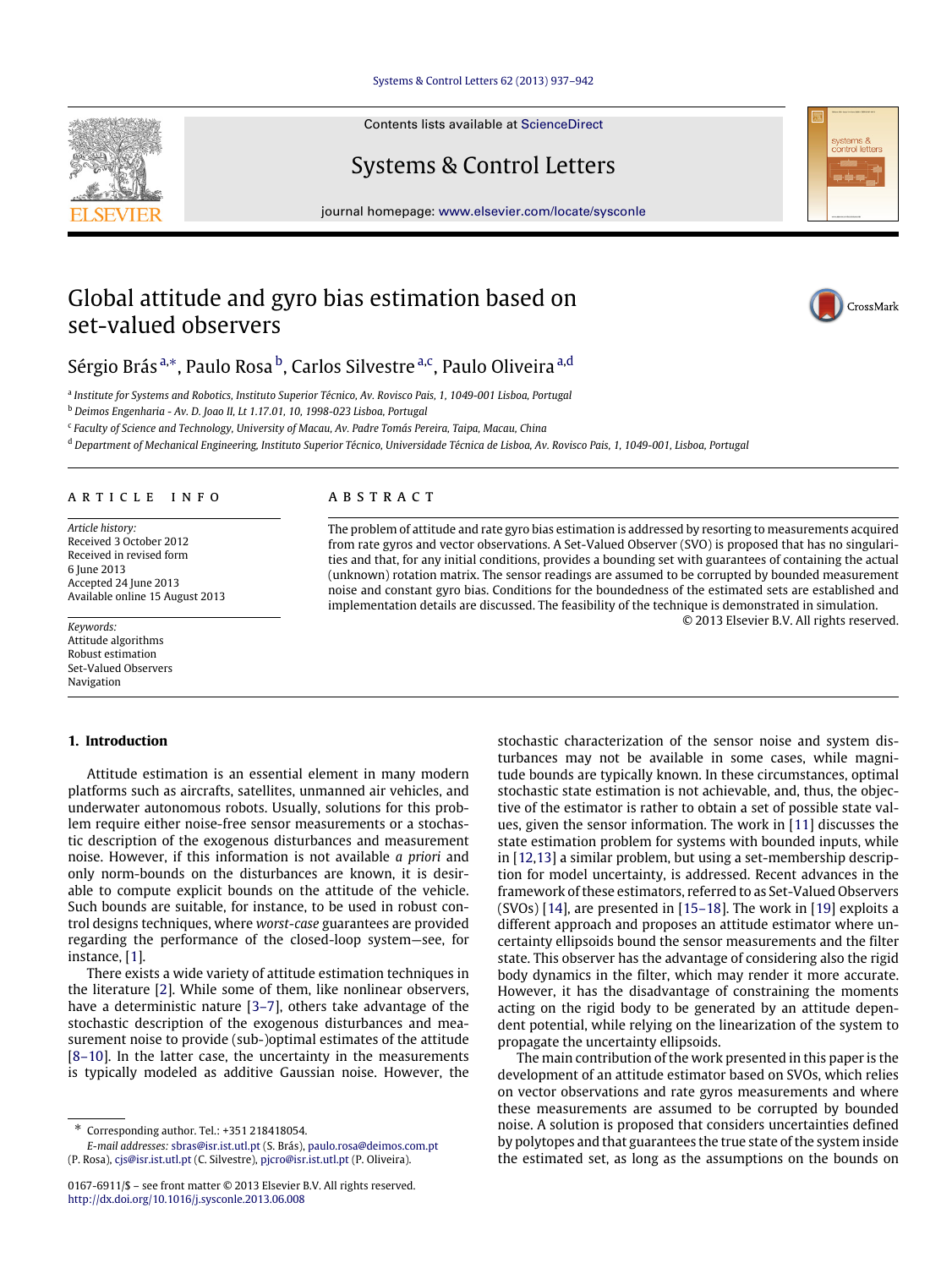the measurements are satisfied. No linearization is required and discretization errors are directly taken into account in the SVO framework. Preliminary versions of these results were presented in [\[20,](#page-5-10)[21\]](#page-5-11).

The remainder of this article is organized as follows. In Section [2,](#page-1-0) the attitude estimation problem is introduced, the available sensor information is described, and a discretization of the system dynamics is proposed. The SVO for attitude estimation with noisy angular velocity measurements is derived in Section [3.](#page-2-0) Several implementation issues are discussed in Section [4.](#page-3-0) In Section [5,](#page-3-1) the performance of the proposed solution is illustrated in simulation for a typical trajectory. Finally, Section [6](#page-4-0) presents some concluding remarks.

## <span id="page-1-0"></span>**2. Problem formulation**

In this section, we introduce the attitude estimation problem using vector observations and biased angular velocity measurements. The vector observations provide instantaneous information about attitude, while the angular velocity characterizes its timeevolution.

The objective of the present work is to estimate the smallest set that contains the attitude of a rigid body and the bias of the rate gyros, by using the available sensor suite, i.e., to obtain the set-valued attitude and bias estimates with the smallest possible uncertainty.

#### *2.1. System description*

The rotation matrix is adopted for attitude representation as it does not suffer from the problems associated with the many other alternatives, namely, unwinding phenomena and singularities [\[22](#page-5-12)[,23\]](#page-5-13). The right-invariant description on the special orthogonal group *SO*(3) is considered so that the rotation matrix kinematics is given by

$$
\dot{\mathcal{R}} = (\omega)^{\times} \mathcal{R},\tag{1}
$$

where  $\mathcal{R} \in SO(3)$  denotes the rotation matrix from the reference frame  ${I}$  – which is assumed to be inertial – to the body-fixed reference frame  $\{B\}$ ,  $\omega \in \mathbb{R}^3$  denotes the angular velocity of  $\{I\}$ with respect to  $\{B\}$ , measured in  $\{B\}$ , and  $\left(\cdot\right)^\times$  denotes the skewsymmetric operator, which maps  $\mathbb{R}^3$  into  $\mathfrak{so}(3)$  – the Lie algebra associated with *SO*(3) – and satisfies  $(v)^{\times}w = v \times w, \{v, w\} \in \mathbb{R}^3$ . Note that, to ease the notation, the definition of angular velocity is symmetrical to the one usually adopted in the literature on inertial systems (see, for instance, [\[2\]](#page-5-1)). A triad of rate gyros, installed in reference frame {B}, measures  $\omega_r(k) \in \mathbb{R}^3$ , which denotes the angular velocity corrupted by the bias term  $b \in \mathbb{R}^3$  and bounded noise  $n(k) \in \mathbb{R}^3$  so that

$$
\omega_r(k) = \omega(k) + b + n(k), \quad ||n(k)||_{\infty} \le \bar{n}
$$
 (2)

where ∥*n*(*k*)∥<sup>∞</sup> denotes the maximum absolute value of each element of *n*(*k*). The unknown rate gyro bias is modeled by a constant vector, i.e.,

$$
\dot{b} = 0.\t\t(3)
$$

#### *2.2. Discretization of the system*

The continuous-time model described by [\(1\)](#page-1-1) is not suitable to be implemented in a digital system. Consequently, we are rather interested in computing  $\Re$  and  $\omega$  at discrete time instants  $kT$ ,  $k \in$  $\mathbb{N}^+$ , where  $T>0$  denotes the sampling period. For the sake of clarity, the time dependence of the variables will be simply denoted by *k*, rather than *kT* .

The solution of the differential equation [\(1\)](#page-1-1) at  $k + 1$  is given by  $R(k+1) = \Phi(k+1, k)R(k)$ 

$$
R(k+1) = \Phi(k+1, k) \mathcal{R}(k), \tag{4}
$$

where  $\Phi(k + 1, k)$  is the state transition matrix [\[24\]](#page-5-14) from  $kT$  to  $(k + 1)T$ . The state transition matrix can be computed by the Peano–Baker series [\[24\]](#page-5-14), although it requires the sum of an infinite series and the knowledge of the angular velocity between sampling times. Thus, an alternative approach is herein pursued. For the discretization errors to remain bounded, the time-rate-of-change of the angular velocity must be bounded.

<span id="page-1-2"></span>**Assumption 1.** The magnitude of the angular acceleration is bounded by a known (but possibly conservative) positive scalar  $\bar{\alpha}$ , i.e.,  $\|\dot{\omega}\|_{\infty} \leq \bar{\alpha}, \ \bar{\alpha} \in \mathbb{R}^+$ .

In the following lemma, the discretization of  $\Phi(k + 1, k)$  and the associated errors are characterized.

<span id="page-1-7"></span>**Lemma 1.** *Under [Assumption](#page-1-2)* 1, *the state transition matrix*  $\Phi$ ( $k +$ 1, *k*) *satisfies*

 $\Phi(k+1, k) = \Phi_0(k+1, k) + \Phi_{\Lambda}(k+1, k)$ 

 $where \ \Phi_0(k+1, k) = e^{T(\omega(k))^\times}, \ \|\Phi_{\Delta}(k+1, k)\|_{\max} \leq e^{2T^2\bar{\alpha}/2} - 1,$ *and where* ∥.∥max *denotes the maximum norm of matrices.*

#### **Proof.** See [Appendix A.](#page-4-1)

The function  $e^{(\cdot)}$  stands for the (scalar) exponential function, as well as, the exponential map of matrices, which in the *SO*(3) manifold can be obtained in closed form from the *Rodrigues' formula* [\[22\]](#page-5-12).

Since the bias is assumed to be constant, the discretization of [\(3\)](#page-1-3) is simply given by

 $b(k + 1) = b(k)$ .

#### *2.3. Measurements*

On-board sensors such as magnetometers, star trackers, among others, provide vector measurements expressed in body frame coordinates, i.e.,  ${}^Bv_i = \mathcal{R}^Iv_i$ , where  $i = \{1, \ldots, N_v\}$  and  $N_v$  is the number of vector measurements, or in the matrix form,

<span id="page-1-1"></span>
$$
{}^{B}V = \mathcal{R}^{I}V, \tag{5}
$$

where  ${}^{B}V = [{}^{B}v_1 \cdots {}^{B}v_{N_v}]$  and  ${}^{I}V = [{}^{I}v_1 \cdots {}^{I}v_{N_v}]$ . The timedependence of the variables was omitted for the sake of simplicity. Notice that if the linear acceleration can be considered negligible when compared to gravity, the accelerometers' measurements can also be suitable to be used as vector observations. It is assumed that the measurements are corrupted by noise contained inside compact polytopes. Thus, the measurements  $^B v_i \in \mathbb{R}^3$ ,  $i = \{1, \ldots, N_v\}$ belong to the convex polytope defined by some real matrix  $\tilde{M}_{v_i}$   $\in$  $\mathbb{R}^{m \times 3}$  and some vector  $\tilde{m}_{v_i} \in \mathbb{R}^m$ , i.e.,  $^B v_i \in \mathcal{S}et(\tilde{M}_{v_i}, \tilde{m}_{v_i})$ , where Set(*M*, *m*) := { $\alpha \in \mathbb{R}^n$  :  $M\alpha \leq m$ }. The measurements are thus provided by means of a set, rather than a singleton.

<span id="page-1-4"></span>A set containing the value of the rate gyro bias, *b*, is obtained from the sensors by resorting to [\(2\).](#page-1-4) Vector  $\omega_r(k)$  is given by the rate gyros, the noise is known to be upper bounded by  $\bar{n}$ , and a set containing  $\omega(k)$  is obtained by inverting the attitude kinematics [\(1\)](#page-1-1)  $\omega(k) = \text{usk}(\text{logm}(\mathcal{R}(k+1)\mathcal{R}^T(k))),$ 

$$
\omega(\kappa) = \max(\log \mu(\nu(\kappa + 1))\kappa(\kappa))
$$

<span id="page-1-3"></span>where  $\text{logm}(\cdot) : SO(3) \rightarrow so(3)$  is the inverse of the exponential map in the special orthogonal group and  $usk(\cdot)$  denotes the unskew operator such that for any  $\alpha \in \mathbb{R}^3$  one has  $usk((a)^{\times}) = a$ . The set containing the rate gyro bias, i.e.,  $b \in \text{Set}(\tilde{M}_b(k), \tilde{m}_b(k))$ , can be finally obtained from [\(2\)](#page-1-4) by resorting to the so-called Fourier–Motzkin projection operator [\[25\]](#page-5-15) or Minkowski addition [\[26\]](#page-5-16).

**Remark 1.** The logarithmic map  $logm(\cdot)$  can be computed by inverting *Rodrigues' formula* [\[22\]](#page-5-12)

<span id="page-1-6"></span><span id="page-1-5"></span>
$$
logm(R) = \begin{cases} 0 & \text{if } \theta = 0\\ \frac{\theta}{2\sin(\theta)}(R - R^{T}) & \text{if } \theta \in (0, \pi), \end{cases}
$$
(6)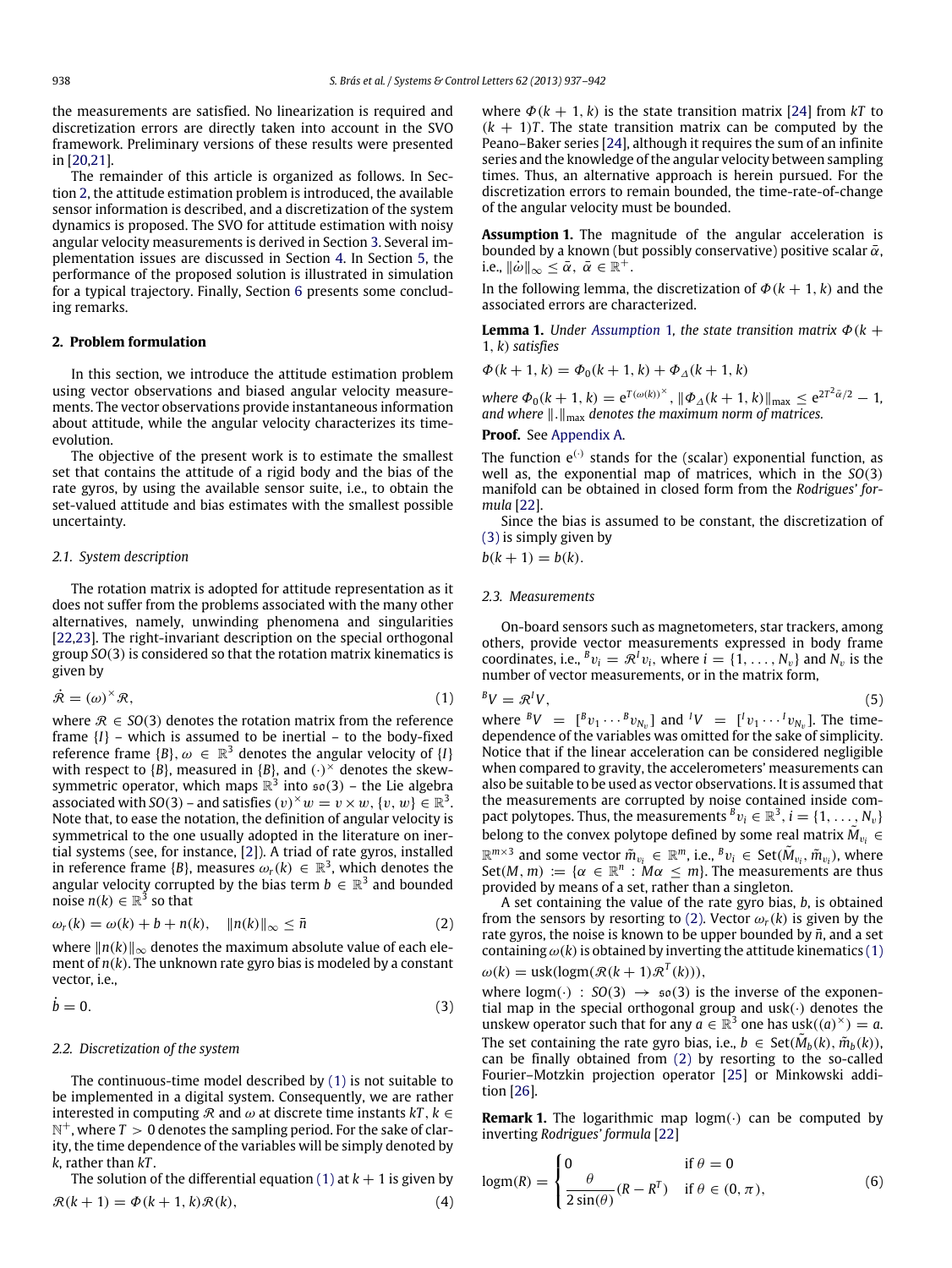where  $R \in SO(3)$  and  $\theta = \arccos((\text{tr}(R) - 1)/2) \in [0 \pi)$ . If  $\theta = \pi$ , the result is not unique. However, as long as the trace of *R* is different from −1, this formula can be used to obtain upper and lower bounds on  $\log(m(R))$ . A set containing the rotation matrix  $\mathcal{R}(k)$  is obtained directly from the state as  $\text{vec}(\mathcal{R}(k)) = x_{\mathcal{R}}$ , while a set containing  $R(k+1)$  is obtained from the vector measurements,  $R(k+1)$  $1) = {}^{B}V(k+1)({}^{I}V(k+1))$ <sup>†</sup>, where  $(\cdot)$ <sup>†</sup> denotes the pseudo-inverse  $\operatorname{operator} \rho^I V(k+1)$  is known and  $\operatorname{vec}({}^B V(k+1)) \in \operatorname{Set}(\tilde{M}_v(k+1))$ 1),  $\tilde{m}_v(k+1)$ ). By resorting to the Minkowski difference [\[26\]](#page-5-16), a set containing  $R = \mathcal{R}(k+1)\mathcal{R}(k)^T$  is obtained. Then, using [\(6\)](#page-1-5) and interval analysis computations, one can obtain a bounding set for  $\omega(k)$ . As the quotient  $\frac{\theta}{\sin(\theta)}$  is a monotonically increasing function in the domain  $\theta \in [0, \pi)$ , the corresponding bounds can be easily computed by evaluating its value at the extremes of the interval of  $\theta$ . The vector  $\eta = \text{usk}(\text{logm}(R))$  represents the so-called exponential coordinates of the rotation matrix *R*.

Let us define the state vector and the measurement vector, respectively, as

$$
x = [x_{\mathcal{R}}^T \ b^T]^T, \qquad y = [y_{\mathcal{V}}^T \ b^T]^T,
$$

where  $x_{\mathcal{R}} = \text{vec}(\mathcal{R}), y_v = \text{vec}({}^B V)$  and where the operator  $\text{vec}(Z)$ stacks the columns of the  $m \times n$  matrix *Z* into a  $mn \times 1$  vector. The complete measurement model is then given by

$$
y(k) = \mathcal{C}(k)x(k), \quad \mathcal{C}(k) = \text{diag}(({}^{l}V(k) \otimes I_3)^{T}, I_3),
$$

where  $\otimes$  denotes the Kronecker product of matrices [\[1,](#page-5-0) p. 25]. The measurement vector satisfies  $y_v \in \text{Set}(\tilde{M}_v, \tilde{m}_v)$ , where  $\tilde{m}_v =$  $[\tilde{m}_{v_1}^T \cdots \tilde{m}_{v_{N_b}}^T]^T$  and  $\tilde{M}_v = \text{diag}(\tilde{M}_{v_1}, \ldots, \tilde{M}_{v_{N_b}})$ , which denotes the block matrix whose diagonal blocks are  $\tilde{M}_{v_1}, \ldots, \tilde{M}_{v_{N_b}}$  and the off-diagonal blocks are zero matrices.

<span id="page-2-1"></span>**Definition 1.** Given *<sup>I</sup>V*, *x* is said to be *compatible with the set of ob* $s$ ervations,  $S = \text{Set}([\tilde{M}_{v}^{T} \tilde{M}_{b}^{T}]^{T}$ ,  $[\tilde{m}_{v}^{T} \tilde{m}_{b}^{T}]^{T}$ ), if there exists  $y \in S$  such that  $(2)$ – $(5)$  are satisfied.

**Remark 2.** [Definition 1](#page-2-1) states that a given rotation matrix, R, and rate gyro bias, *b*, are compatible with the uncertain measurements, if the set of vector measurements contain the inertial vector observations, <sup>*I*</sup>*V*, rotated by  $\Re$ , and the angular velocity measurements contain the angular velocity plus the vector *b*.

In the next lemma, it is shown how the output of the system relates to the state, i.e., the time-varying rotation matrix.

**Lemma 2.** *Assume that the measurement vector y*(*k*)*, at each time k* satisfies  $y(k) \in \text{Set}([\tilde{M}_{v}^{T}(k) \tilde{M}_{b}^{T}(k)]^{T}$ ,  $[\tilde{m}_{v}^{T}(k) \tilde{m}_{b}^{T}(k)]^{T}$ ). Then,  $\mathcal{R}(k)$ *and b are compatible with the measurements if and only if*  $x(k) \in$  $\text{Set}(\tilde{M}(k), \tilde{m}(k))$ , where  $\tilde{M}(k) = [(\tilde{M}_{v}(k)(^l V \otimes I_3)^T)^T \tilde{M}_{b}^T(k)]^T$  and  $\tilde{m} = [\tilde{m}_v^T(k) \tilde{m}_b^T(k)]^T$ .

**Proof.** By resorting to the property vec( $AXB$ ) = vec( $B^T \otimes A$ )vec( $X$ ), it is concluded that

$$
y_v = ({}^l V \otimes I_3)^T x_{\mathcal{R}}.
$$
\n<sup>(7)</sup>

Then, we have that  $\tilde{M}_v(k)y_v(k)~\leq~\tilde{m}_v(k)$  is equivalent to  $\tilde{M}_v(k)$  $({}^{l}V \otimes I_3)^T x_{\mathcal{R}} \leq \tilde{m}_v(k)$ . Thus,  $\tilde{M}(k)x(k) \leq \tilde{m}(k)$ .  $\square$ 

## <span id="page-2-0"></span>**3. Attitude and rate gyro bias estimation using SVOs**

In this section, a methodology is proposed for the attitude estimation problem with bounded sensor noise and biased angular velocity measurements.

At each time *k*, the proposed estimator provides a set containing the current state of the system described by  $(1)$ – $(3)$ . Our goal is to minimize the volume of the set containing the rotation matrix and the rate gyro bias.

Let  $X(k)$  be a polytope containing  $x$  at time  $k$ , and denote by  $B(k)$  the polytope obtained by projecting  $X(k)$  into the rate gyro bias coordinates. Define  $b_0(k)$  as the geometric center of *B* and  $\delta_b(k)$  as a measure of the uncertainty on the bias so that  $\delta_b(k)$  =  $b - b_0(k)$ . The geometric center can be obtained by solving a linear programming (LP) problem (see [\[27,](#page-5-17) Section 8.5.1]). The so-called Chebyshev center of a convex polyhedron is the furthest point from the limits of the polytope.

<span id="page-2-6"></span>The system dynamics in [\(4\)](#page-1-6) can be rewritten as

$$
x_{\mathcal{R}}(k+1) = A(k)x_{\mathcal{R}}(k),\tag{8}
$$

where  $A(k) = I_3 \otimes \Phi(k+1, k)$ . Due to the sensor uncertainty,  $A(k)$ cannot be determined exactly. However, it can be decomposed into the sum of a known component,  $A_0(k)$ , and unknown components,  $A_i(k)$ ,  $i = 1, \ldots, 9$ , which encode the uncertainty in each element of *A*(*k*). Thus, *A*(*k*) satisfies

$$
A(k) = A_0(k) + \sum_{i=1}^{9} A_i(k) \Delta_i(k),
$$

for some  $|\Delta_i(k)| \leq 1$ , where  $A_0(k) = I_3 \otimes e^{T(\omega_r(k) - b_0(k))^\times}$ ,  $A_i(k) =$  $I_3 \otimes \epsilon E(m, n)$ , and  $E(m, n)$  denotes the 3 × 3 matrices whose elements are zeros except for the element *m*, *n* which is unitary,  $m, n = \{1, 2, 3\}, i = 3(n - 1) + m$ , and  $\epsilon = \frac{1}{2} (e^{27\epsilon_1} - e^{27\epsilon_2}) +$  $e^{\frac{T^2 \tilde{\omega}}{2}} - 1$ ,  $\epsilon_1 = \bar{\omega}_0 + \bar{b_s} + \bar{n}$ ,  $\epsilon_2 = \bar{\omega}_0$ , where  $\bar{\omega}_0 = ||\omega_r - \omega_0||$  $b_0$ ∥<sub>∞</sub>,  $\bar{b}_\delta = \|b_\delta\|_\infty$ . The value of  $\epsilon$  is obtained by exploiting the results in [Lemma 1](#page-1-7) and [Appendix B.](#page-4-2)

<span id="page-2-2"></span>The full state dynamics is then given by

$$
x(k+1) = A(k)x(k),
$$

where for some  $|\Delta_i(k)| \leq 1$ ,  $\mathcal{A}(k)$  satisfies

$$
\mathcal{A}(k) = \mathcal{A}_0(k) + \sum_{i=1}^9 \mathcal{A}_i(k) \Delta_i(k), \tag{9}
$$

with  $A_0(k) = diag(A_0(k), I_3)$ ,  $A_i(k) = diag(A_i(k), 0_3)$ .

Let us define  $\Psi_0(k+n, k) = A_0(k+n-1)A_0(k+n-2)\cdots A_0(k)$ , and

$$
W(k, k+N) = \begin{bmatrix} C(k) \\ C(k+1)A_0(k) \\ C(k+2)\Psi_0(k+2, k) \\ \vdots \\ C(k+N)\Psi_0(k+N, k) \end{bmatrix}.
$$

To ensure the existence of a non-divergent observer the following observability-like assumption is required—see [\[15,](#page-5-8) Propositions 3.1 and 3.2].

<span id="page-2-4"></span><span id="page-2-3"></span>**Assumption 2.** Matrices  $A(k)$  and  $C(k)$  are uniformly bounded and there exist constants  $\mu_1, \mu_2 > 0$  and  $N \in \mathbb{N}$  such that for all *k* 

<span id="page-2-5"></span>
$$
\mu_1 I \le W^T(k, k+N-1)W(k, k+N-1) \le \mu_2 I. \tag{10}
$$

Note that this assumption is always satisfied if  $\text{span}\{\left\{v_1,\ldots,\left\{v_{N_v}\right\}\right\}$  $= \mathbb{R}^3$ .

Let the state  $x(k)$  be contained inside the compact convex polytope defined by the known matrix  $M(k)$  and vector  $m(k)$ , i.e.,  $x(k) \in$  $X(k)$ , where  $X(k) = \text{Set}(M(k), m(k))$ . Due to the presence of noise in the angular velocity measurements, which is reflected in the uncertainty  $\Delta_i$ ,  $i = \{1, \ldots, 9\}$ , the set of feasible states at time  $k+1$  is in general non-convex. Nevertheless, we will see next that, by considering specific realizations of [\(9\)](#page-2-2) and by using an SVO to obtain the polytope that contains the state for each particular realization,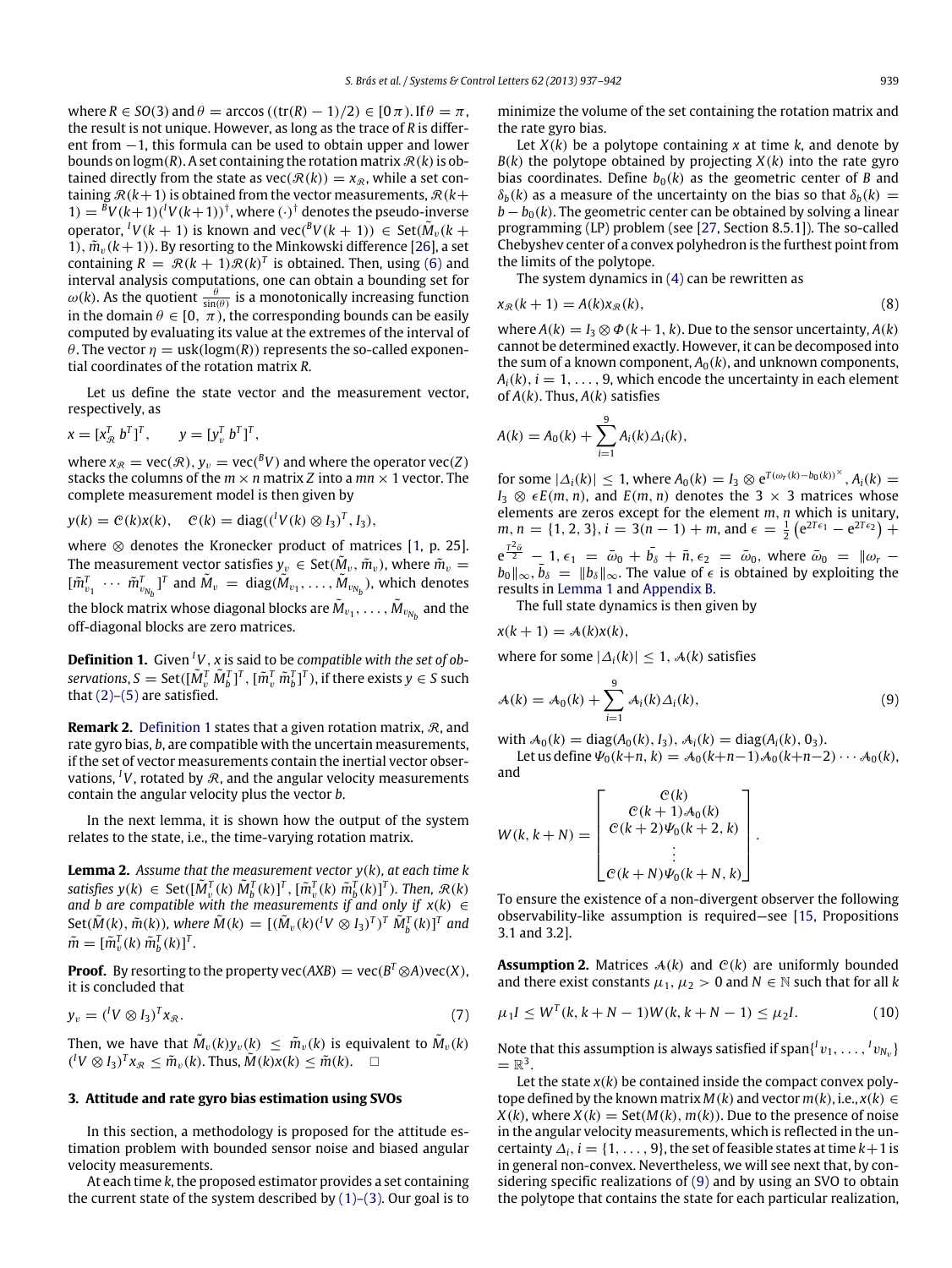a set containing the state  $x(k + 1)$  can be derived. As such, con-sider now a realization of [\(9\)](#page-2-2) where  $\Delta_i(k) = \Delta_i^*$ ,  $|\Delta_i^*| \leq 1$ , *i* =  $\{1, \ldots, 9\}$  and denote by  $\mathcal{A}_{\Lambda^*}$  the corresponding uncertainty matrix, i.e.,  $A_{\Delta^*} = A_1^* \Delta_1^* + \cdots + A_9^* \Delta_9^*$ . For each  $A_{\Delta^*}$ , the technique described in [\[16\]](#page-5-18) can be used to design an SVO that provides a set-valued estimate of the state of the system. Indeed, if matrix  $\mathcal{A}_0(k)+\mathcal{A}_{\Lambda^*}$  is non-singular, one can write the following inequality as a constraint on the state  $x(k + 1)$ :

$$
\underbrace{M(k)(A_0(k) + A_{\Delta^*})^{-1}}_{M_*(k+1)} x(k+1) \leq \underbrace{m(k)}_{m_*(k+1)}.
$$
\n(11)

In other words, for  $\Delta_i(k) = \Delta_i^*, i = \{1, ..., 9\}, x(k + 1) \in$  Set (*M*∗(*k* + 1), *m*∗(*k* + 1)).

Let  $v_i$ ,  $i = \{1, \ldots, 2^9\}$  denote a vertex of the hyper-cube  $\mathcal{H} :=$  $\{\delta \in \mathbb{R}^9 : |\delta| \leq 1\}$ , where  $\nu_i = \nu_j \Leftrightarrow i = j$ . Moreover, denote by  $\hat{X}_{\nu_i}(k+1)$  the set of points  $x(k+1)$  that satisfies [\(11\)](#page-3-2) where  $\mathcal{A}_{\Delta^*} = \mathcal{A}_{\nu_i}$  and with  $x(k) \in$  Set ( $M(k)$ ,  $m(k)$ ). Notice that  $\hat{X}_{\nu_i}(k+1)$ can be obtained from [\(11\).](#page-3-2) Further define

$$
\hat{X}(k+1) := \text{co}\left\{\hat{X}_{\nu_1}(k+1), \dots, \hat{X}_{\nu_{29}}(k+1)\right\},\tag{12}
$$

where  $co{p_1, \ldots, p_m}$  is the smallest convex set containing the points  $p_1, \ldots, p_m$ , also known as the convex hull of  $p_1, \ldots, p_m$ . Since the set of all possible states at time  $k + 1$  is, in general, nonconvex, we are going to use  $\hat{X}(k + 1)$  to overbound it. As  $\hat{X}(k + 1)$ is the convex hull of a finite number of polytopes, it can be written in the form  $\text{Set}(\hat{M}(k + 1), \hat{m}(k + 1))$ . By intersecting this set with the set of points compatible with the measurements, it can be concluded that  $x(k) \in X(k + 1)$ , where  $X(k + 1) = \text{Set}(M(k + 1))$ , *m*(*k*+1)), and *M*(*k*+1) =  $[\hat{M}^T(k+1)\tilde{M}^T(k+1)]^T$  and  $m(k+1)$  =  $[\hat{m}^T(k+1)\tilde{m}^T(k+1)]^T$ . The following theorem describes the proposed attitude SVO.

**Theorem 1.** Assume that there exist matrix  $M(k)$  and vector  $m(k)$ , *such that*

$$
x(k) \in \text{Set}(M(k), m(k)) \cap \text{vec}(\text{SO}(3)) \times \mathbb{R}^3,
$$

*where* Set(*M*(*k*), *m*(*k*)) *is a compact set. Then, under [Assumptions](#page-1-2)* 1 and [2](#page-2-3), the set  $Set(M(k + 1), m(k + 1)) \cap vec(SO(3)) \times \mathbb{R}^3$ , as *defined previously, is compact and contains all the states*  $x(k + 1)$ *(i.e.,*  $\mathcal{R}(k + 1)$  *and b) that satisfy* [\(1\)–\(3\)](#page-1-1) *and that are compatible with the observations at time*  $k + 1$ *.* 

**Proof.** Define  $\dot{X}(k+1)$  as the set of all possible states of the system at time  $k + 1$ . Under [Assumption 1,](#page-1-2) one can compute the matrices  $A_i(k)$  in [\(9\).](#page-2-2) In addition, [\(11\)](#page-3-2) defines the set of states at time  $k+1$  that satisfy [\(9\)](#page-2-2) and are compatible with the measurements. By evaluating [\(11\)](#page-3-2) for  $\Delta = [\Delta_1 \cdots \Delta_9]$  in the vertices of  $\mathcal{H}$ , one obtains  $\hat{X}_{\nu_1}$  ( $k+1$ ), . . . . ,  $\hat{X}_{\nu_29}$  ( $k+1$ ). Uniform boundedness of the sets  $\hat{X}_{\nu_1}(k+1),\ldots,\hat{X}_{\nu_{2^9}}(k+1)$  is ensured by the observability-like condition in [Assumption 2.](#page-2-3) It was shown in [\[18\]](#page-5-19) that, since ∆(*k*) can be obtained by convex combinations of the vertices of  $H$ , the state of the system,  $x(k + 1)$ , is inside the set generated by the convex hull in [\(12\),](#page-3-3) which is compact since it is the convex hull of compact sets. Thus,  $X(k + 1)$  is an overbound of  $\check{X}(k + 1)$  and an overbound of the space of possible solutions of  $R(k + 1)$  and *b* and is given by  $Set(M(k + 1), m(k + 1))$  ∩ vec(*SO*(3)) ×  $\mathbb{R}^3$ . □

**Remark 3.** If  $A(k) + A_{\Delta^*}(k)$  is singular or ill-conditioned, one can write the inequality

$$
\underbrace{\begin{bmatrix} I & -\mathcal{A}_0(k) - \mathcal{A}_{\Delta^*}(k) \\ -I & \mathcal{A}_0(k) + \mathcal{A}_{\Delta^*}(k) \\ 0 & M(k) \end{bmatrix}}_{\Lambda} \underbrace{\begin{bmatrix} x(k+1) \\ x(k) \end{bmatrix}}_{\lambda} \leq \underbrace{\begin{bmatrix} 0 \\ 0 \\ m(k) \end{bmatrix}}_{\lambda},
$$

and then use the Fourier–Motzkin projection operator [\[25\]](#page-5-15) to compute  $M_*(k+1)$  and  $m_*(k+1)$  such that  $M_*(k+1)x(k+1)$  <  $m_*(k + 1)$ , i.e.,

 $(M_*(k+1), m_*(k+1)) = FM(\Lambda, \lambda, 12),$ 

where for any  $x \in \mathbb{R}^{n_x}$ ,  $x \in \text{Set}(A, b)$ ,  $(\overline{A}, \overline{b}) := \text{FM}(A, b, n)$  stands for the Fourier–Motzkin projection operator, where  $n = n_x - \bar{n}_x >$ 0, and  $\overline{A}$  and  $\overline{b}$  satisfy, for all  $\overline{x} \in \mathbb{R}^{\overline{n_x}}, \overline{A} \overline{x} \leq \overline{b} \Leftrightarrow \exists_{\overline{x} \in \mathbb{R}^n} : \hat{A} [\overline{x}^T \ \hat{x}^T]^T$ ≤ *b*.

<span id="page-3-2"></span>**Remark 4.** As  $C(k)$  fulfills [\(10\),](#page-2-4) the estimate of the SVO proposed in this section converges to a bounded set and the observer is global as it converges for any initial conditions.

**Remark 5.** [Assumption 2](#page-2-3) clearly holds if  $C(k)$  is invertible, that is, if span $\{V_1, \ldots, V_{N_v}\} = \mathbb{R}^3$ . However, the attitude system [\(7\)–](#page-2-5)[\(8\)](#page-2-6) is also observable when only a single time-varying vector observation is available if the system is sufficiently excited, i.e., if there is *N* > 0 such that, for any *k*,  $\text{span}\{ {}^{l}v_{1}(k), \ldots, {}^{l}v_{1}(k+N) \} = \mathbb{R}^{3}$ .

#### <span id="page-3-3"></span><span id="page-3-0"></span>**4. Implementation issues**

In this section, several details on the implementation of the proposed solution are discussed, namely, memory consumption, computational complexity, and strategies to increase performance.

In the proposed methodology, the sizes of  $M(k)$  and  $m(k)$  may be increasing with time, which can be problematic from the implementation point-of-view. To reduce the number of rows of *M*(*k*) and the length of  $m(k)$ , one should eliminate the linearly dependent constraints. Algorithms to identify redundant constraints can be found in [\[28,](#page-5-20)[29\]](#page-5-21) and references therein. Even if the linearly dependent constraints are removed, the number of constraints may, theoretically, grow linearly with the number of iterations. The number of constraints can be limited by enclosing the estimated polytope within a polyhedron with a fixed number of vertices. On the other hand, we need not to perform this operation in every iteration. One can decide to carry out the enclosing only every fixed number of iterations, or when the number of linearly independent constraints exceeds a pre-specified limit.

The computational complexity and the accuracy of the estimates depend on the algorithms that perform the operations over the set-valued estimates, namely, the LP problems, the polyhedron enclosure, and the convex hull. The selection of algorithms depends on the available computational resources.

To increase the convergence rate, the uncertainty set of the rate gyro bias can be split, and each sub-set can be used to initialize a different SVO. Since only one SVO contains the true value of the bias, all other SVOs may degenerate into empty sets for the estimates, as time goes by. At that point, the uncertainty space of the bias is again divided. This approach has the additional advantage of being easily implemented in parallel computer systems.

# <span id="page-3-1"></span>**5. Simulation results**

In this section, we present simulation results illustrating the performance of the proposed solution. The results of the SVO are compared with the multiplicative extended Kalman filter (MEKF) [\[8\]](#page-5-3). Using the strategy proposed in Section [4,](#page-3-0) the uncertainty set of the rate gyro bias was split into 27 sub-sets.

The trajectory generated is characterized by an angular velocity with the following oscillatory profile:

$$
\omega(t) = \begin{bmatrix} 4.01 \sin(2\pi 0.05kT) \\ -2.86 \sin(2\pi 0.04kT) \\ 3.44 \sin(2\pi 0.02kT) \end{bmatrix} \text{ deg } / \text{s}.
$$

The sampling period, *T*, and the maximum rate gyros' noise, ∥*n*∥<sup>∞</sup> = *n*¯, are set to 0.1 s, and 0.115 deg/s, respectively. The initial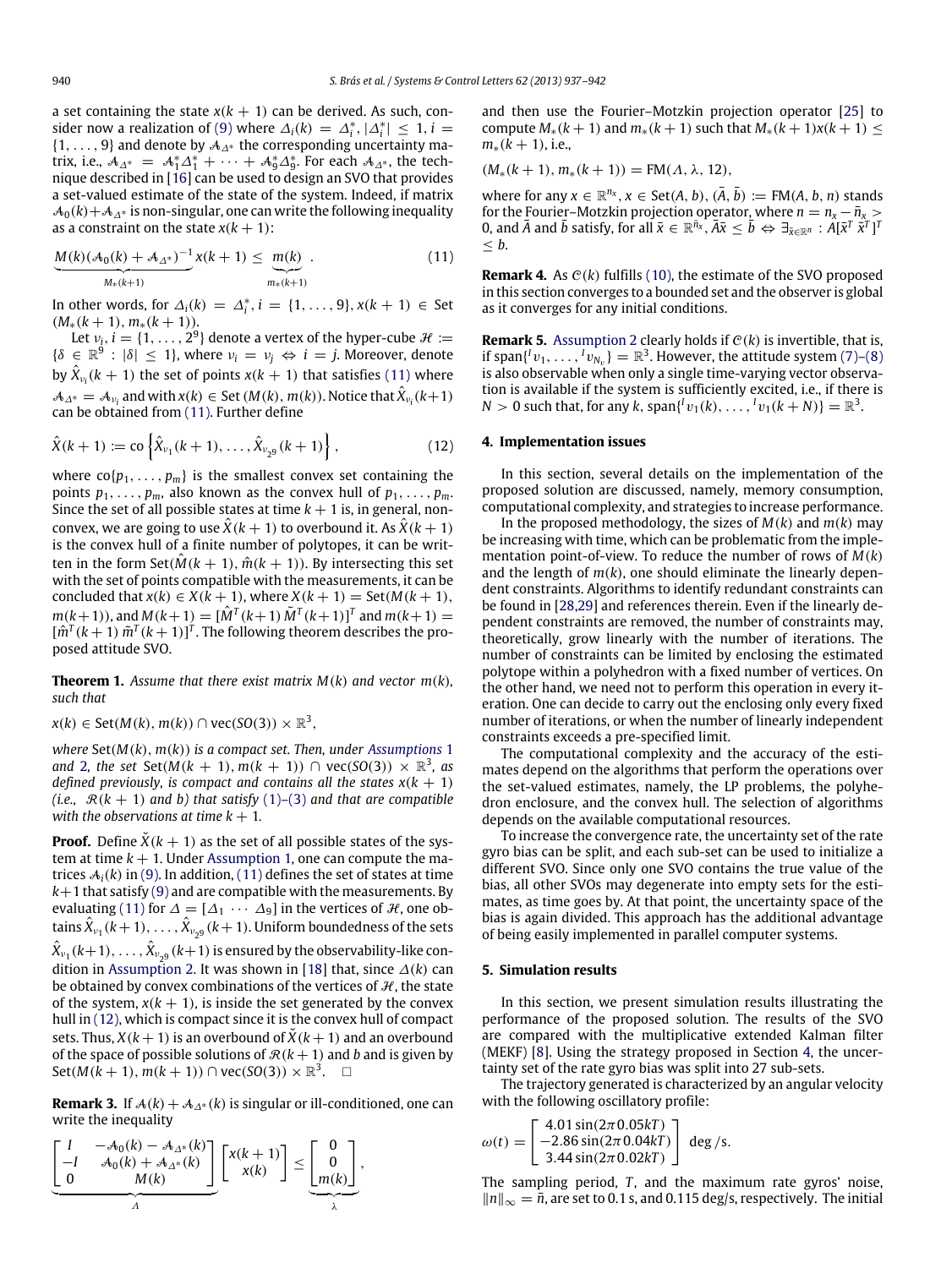<span id="page-4-4"></span>**Table 1** RMS of the estimation errors of the SVO and of the MEKF (deg).

|            | $X_{RMS}$ | <b><i>YRMS</i></b> | $Z_{RMS}$ |
|------------|-----------|--------------------|-----------|
| <b>SVO</b> | 0.0414    | 0.0318             | 0.0494    |
| MFKF       | 0.0346    | 0.0350             | 0.0456    |

<span id="page-4-3"></span>

Fig. 1. Error of the central point of the rotation vector set and uncertainty limits along the main axis.

<span id="page-4-5"></span>

**Fig. 2.** Bias estimation errors.

uncertainty on the rate gyro bias is  $\pm$ 5.73 deg/s in each channel, while the true rate gyro bias is  $b=[0.03\,-0.01\,0.02]^{T}$  deg/s. The directions for the vector observations in the inertial frame are given by  ${}^{I}v_{1} = [1\ 4\ 0]^{T}$ ,  ${}^{I}v_{2} = [3\ 0\ 0]^{T}$ ,  ${}^{I}v_{3} = [0\ 0\ 6]^{T}$ , and each channel of measurements is corrupted by noise bounded by  $\pm 0.01$ . The MEKF was initialized with the true initial attitude and the initial state covariance matrix was set to  $P_0 = 6 \times 10^{-7} I_6$ . The system covariance matrix was set to  $Q = \frac{1}{4} \sigma_{\omega}^2 I_6$ , and the measurements covariance matrix was set to  $R = \sigma_v^2 I_9$ , where  $\sigma_\omega^2$  and  $\sigma_v^2$  are the variance of each axis of the angular velocity measurements and of the vector measurements, respectively.

The estimation errors of the central point of the obtained using the SVO and the MEKF are shown in [Fig. 1\(](#page-4-3)a). The estimates are expressed in exponential coordinates, computed by using [\(6\).](#page-1-5) Both strategies have similar accuracies in terms of the root-meansquare (RMS) errors [\(Table 1\)](#page-4-4).

[Fig. 1\(](#page-4-3)b) depicts the maximum uncertainty of the set-valued state estimates, as well as the  $3\sigma$  bound of the MEKF state (based on the state covariance matrix). In this example, specially for the *x* and *y* axes, the bounds provided by the SVO are less conservative than the  $3\sigma$  bounds of the MEKF. The estimates and the state covariance matrix of the MEKF are expressed in quaternions [\[8\]](#page-5-3). Thus, a transformation to exponential coordinates was necessary. The bias estimates provided by the SVO converged faster than those of the MEKF, as shown in [Fig. 2.](#page-4-5)

When compared with the MEKF, the proposed technique presents some advantages: (i) it is global, (ii) it has faster convergence rates (at least in the simulations performed), (iii) it is robust against different sensor noise characteristics as no other information except worst-case bounds on sensor noise and external disturbances is required, and, finally, (iv) it provides a set-valued state estimate that is guaranteed to contain the true attitude. The computational load of the operations over the set-valued estimates can, however, hinder its implementation in real-time systems with low computational power. The MEKF is less computational expensive, although it may lead to degraded performance and, ultimately, to divergent solutions, due to the approximation of the dynamics of the system by a linear model.

# <span id="page-4-0"></span>**6. Conclusions**

This paper proposed a solution for the problem of attitude and rate gyro bias estimation, based on vector observations and angular velocity measurements, corrupted by bounded noise. We developed an SVO that considers uncertainties defined by polytopes and that, for any initial conditions, guarantees that the actual state of the system is inside the set-valued estimate. Conditions for boundedness of the estimated set were established. No linearization is required and the attitude of the rigid body is parameterized by a rotation matrix yielding estimates that are free of singularities. Several implementation details were discussed. Simulation results attested the applicability of the proposed technique.

### **Acknowledgments**

This work was supported in part by Fundação para a Ciência e a Tecnologia (FCT) project [PEst-OE/EEI/LA0009/2011], by the EU project TRIDENT of the EC-FP7, and by the AIRTICI Project from AdI. The work of S. Brás was supported by the Ph.D. grant SFRH/BD/47456/2008, from FCT.

#### <span id="page-4-1"></span>**Appendix A. Proof of [Lemma 1](#page-1-7)**

Let  $\omega(t) = \omega(t_0) + \omega_{\Delta}(t)$  and, as in [\[30\]](#page-5-22), define  $\varphi(t, t_0)$  =  $e^{-t(\omega_0)^{\chi}} \Phi(t, t_0) e^{t_0(\omega_0)^{\chi}}, \omega_0 = \omega(t_0)$ , which fulfills  $\dot{\varphi}(t, t_0) =$  $e^{-t(\omega_0)^{\times}} \omega_{\Delta}(t) e^{t(\omega_0)^{\times}} \varphi(t, t_0)$ . Then, a solution for  $\varphi(t, t_0)$  can be obtained by resorting to the Peano-Baker series  $\varphi(t, t_0) = \sum_{i=0}^{\infty} \varphi_i(t, t_0), \varphi_0(t, t_0) = I_3, \varphi_i(t, t_0) = \int_{t_0}^t e^{-\tau(\omega_0)^{\times} \omega_{\Delta}(\tau) e^{\tau(\omega_0)^{\times}} \varphi_{i-1}}$  $(\tau, t_0)$  d $\tau$ . Define  $\Phi_i(t, t_0) = e^{t(\omega_0)^{\times}} \varphi_i(t, t_0) e^{-t_0(\omega_0)^{\times}}$ . Then, then state transition matrix satisfies  $\Phi(t, t_0) = \Phi_0(t, t_0) + \Phi_{\Delta}(t, t_0)$ , where

$$
\Phi_0(t, t_0) = e^{(t-t_0)(\omega_0)^{\times}}, \qquad \Phi_{\Delta}(t, t_0) = \sum_{i=1}^{\infty} \Phi_i(t, t_0),
$$
  

$$
\Phi_i(t, t_0) = \int_{t_0}^t e^{(t-\tau)(\omega_0)^{\times}} \omega_{\Delta}(\tau) \Phi_{i-1}(\tau, t_0) d\tau.
$$

Algebraic manipulations allow us to obtain the relation  $\|\Phi_i(t, t_0)\|_2$  $\leq \int_{t_0}^t (t - t_0) \|\bar{\alpha}\|_2 \|\Phi_{i-1}(\tau, t_0)\|_2 d\tau \leq \bar{\alpha}^i (t - t_0)^{2i} / (2^i t!)$ . Thus,  $\|\Phi_{\Delta}(t,t_0)\|_2 \leq e^{\bar{\alpha}(t-t_0)^2/2} - 1$ . To conclude the proof, let *t*<sub>0</sub> =  $kT$ ,  $t = (k + 1)T$  and recall the relation between matrix norms,  $||A||_{max}$  ≤  $||A||_{2}$ .

## <span id="page-4-2"></span>**Appendix B. Bound on the exponential map of the sum of two skew-symmetric matrices**

Let  $k_1 \in \mathbb{R}^3$  and  $k_2 \in \mathbb{R}^3$  be two generic vectors and define the skew-symmetric matrices  $K_1 = (k_1)^{\times}, K_2 = (k_2)^{\times}$ . From the definition of matrix multiplication, we have that  $[C]_{ij} = \sum_{k=1}^{p} [K_1]_{ik}$  $[K_2]_{kj}$ , where  $C = K_1 K_2 \in \mathbb{R}^{3 \times 3}$ , and  $[X]_{ij}$  denotes the element of row *i* and column *j* of matrix  $X \in \mathbb{R}^{m \times n}$ . Using the fact that, for skew-symmetric matrices, at least one of the elements of each